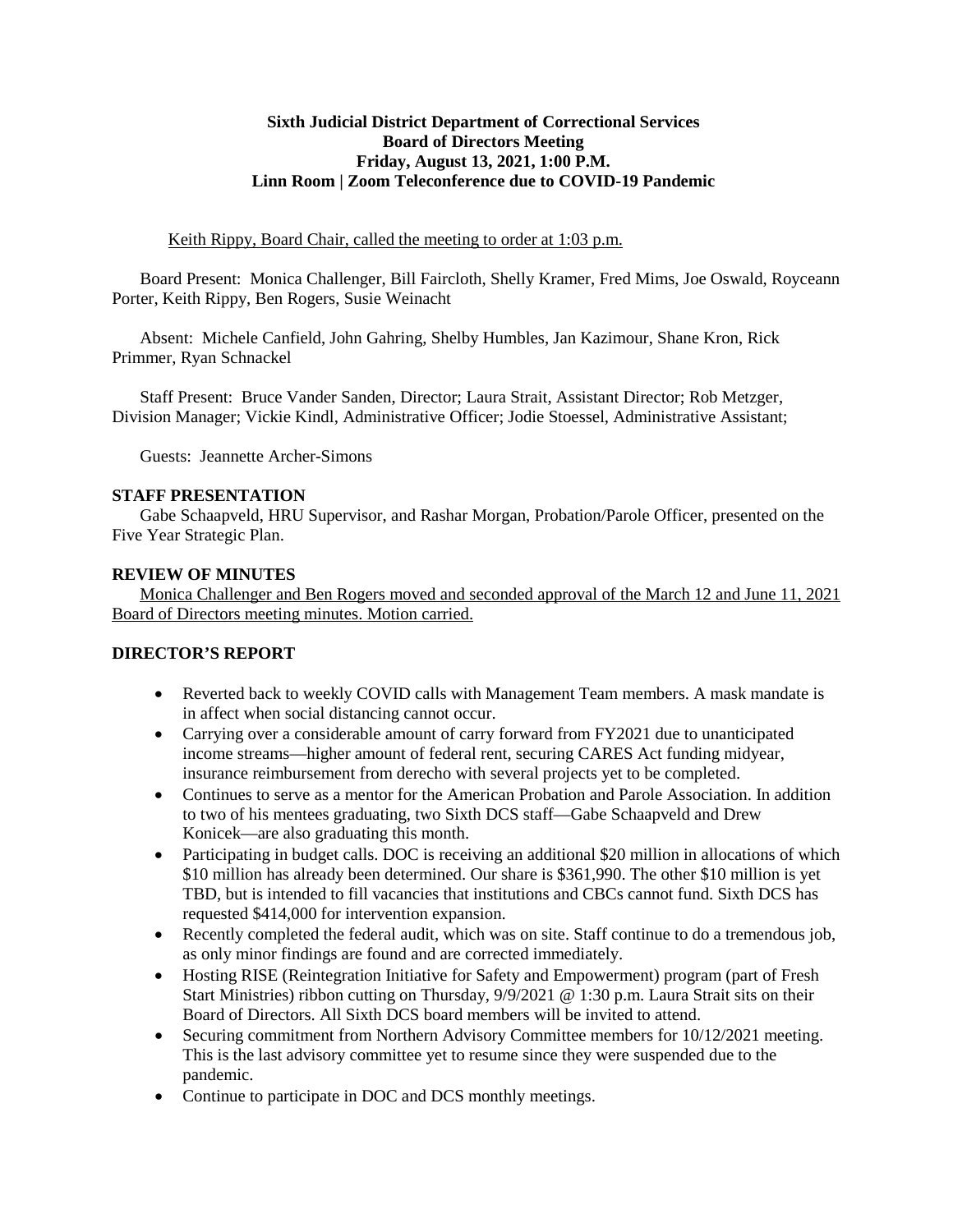# **BOARD OF DIRECTORS MEETING MINUTES**

**August 13, 2021 – Page 2**

- Plans continue for the Sixth DCS 50<sup>th</sup> Anniversary celebration to be held March 2023.
- Met with Alliant Energy Foundation and ANCHOR Center staff to discuss potential funding for a bee project. This project could potentially be incorporated into a future industry to assist clients in developing new skills.

# **FINANCIAL REPORT**

Vickie Kindl, Administrative Officer, provided a budget update.

# **ADVISORY COMMITTEE REPORTS**

- Client Services (last meeting on  $8/3/2021$ ) Shared agency updates and discussed goals for next year. Recently welcomed two new members, Rachel Leach from UIHC and Gabe Gluba from ASAC. Discussed future professional development opportunities including Jermaine Galloway's (Tall Cop Says Stop) "High in Plain Sight" workshop, and potentially a session on cognitive processing therapy, or bringing in a speaker to discuss human trafficking.
- Culture Competency (next meeting on  $9/9/2021$ ) No updates since last meeting. Updated minutes were included in meeting packet.
- Law Enforcement (next meeting on  $9/1/2021$ ) No updates since last meeting.
- Northern (next meeting tentatively 10/19/2021)
- Southern (next meeting on  $10/12/2021$ ) No updates since last meeting.

## **BOARD BUSINESS**

- 1. Policy Review Fred Mims and Ben Rogers moved and seconded to approve policy *0055-21 Policy Against Discrimination*. Motion carried.
- 2. Out-of-State Travel Joe Oswald and Fred Mims moved and seconded to approve the out-of-state travel requests as presented. Motion carried.
- 3. Public Comments None
- 4. Other
	- a. Board bylaws are to be reviewed and approved every 3 years. Board members should review the bylaws (included in meeting packet) in advance of the October 8, 2021 meeting, sending any questions or comments to Director Bruce Vander Sanden in advance. These will be approved at the October 8, 2021 Board meeting.
	- b. Keith Rippy, Board Chair, asked Linn County Supervisor Ben Rogers for an update on the Mental Health Access Center, of which he provided.

## **PUBLIC COMMENTS**

None.

## **OTHER**

There being no further business coming before the Board, Monica Challenger and Ben Rogers moved and seconded to adjourn the meeting at 1:33 p.m. Motion carried.

The next Board meeting will be held on **October 8, 2021**.